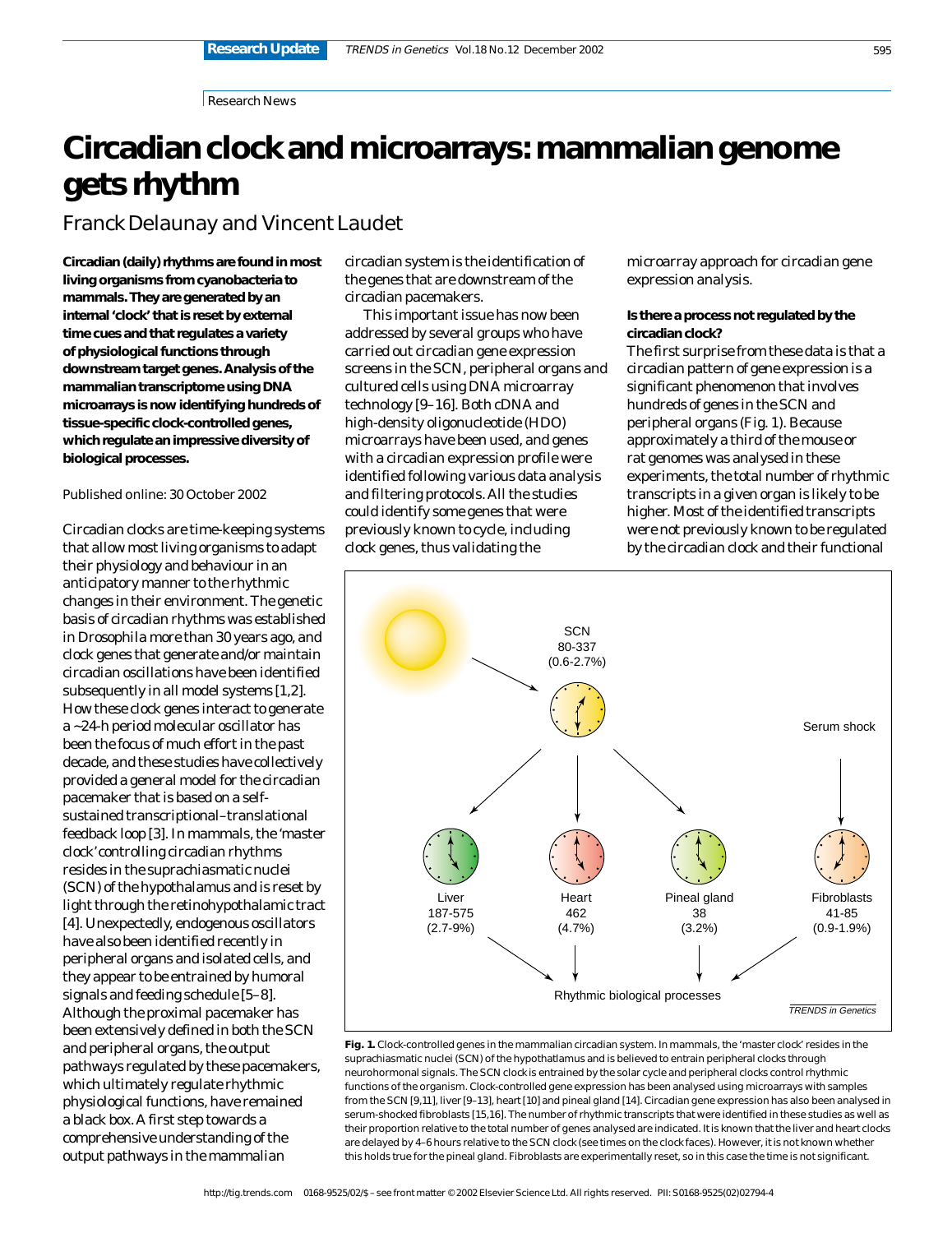annotation revealed that they control a variety of key pathways such as metabolism, transcription, translation, protein turnover, immune response, cell cycle, cell death, vesicle trafficking, ion transport and signal transduction. In addition, the well-documented analysis of these pathways by Panda *et al.* shows that clock-controlled genes regulate a given pathway cycle in phase; in other words, circadian regulation is coordinated [9]. The important message from these observations is that almost every biological process in a cell or an organism seems to be affected at some level by the circadian clock.

## **Tissue-specificity of circadian gene expression is the rule**

Whether the SCN and peripheral pacemaker control a similar or a divergent set of genes was another crucial issue that was investigated in several of these studies. Although one could obviously predict that some tissue-specificity might occur, the comparison of the SCN and liver sets of clock-controlled genes demonstrates that the difference between the two tissues is dramatic. Indeed, Panda *et al.*[9] and Ueda *et al.*[11] found only 28 and 21 overlapping genes respectively, which means that less than 5% of the rhythmic transcripts are cycling in both organs (Fig. 2). Another study comparing the liver and heart transcriptomes ended up with a similar figure, yet the mapping of the genes to the hierarchical gene ontology of biological processes showed that both sets of genes were involved in similar functions [10]. The unexpected degree of tissue-specificity suggests that every gene in the genome could be under circadian regulation in one organ/cell type or another.

Among the few transcripts that are cycling in both the SCN and the liver (21–28 genes) or in both the heart and the liver (37 genes), *Rev-erb*<sup>α</sup> and *Rev-erb*β appear as novel ubiquitously expressed clock-controlled genes. These two genes encode orphan nuclear receptors that behave as transcriptional repressors [17]. The Rev-erbα receptor was recently shown to be essential for the control of period length and phase shifting [18]. These two nuclear receptors, together with two other transcription factors, albumin D-box binding protein (DBP) and E4BP4, could constitute a small group of 'molecular outputs'used by the circadian pacemaker in the SCN and peripheral organs to control



**Fig. 2.** Tissue specficity of circadian regulation in mammals. Although a significant number of genes are regulated by the circadian clock in the suprachiasmatic nuclei (SCN) and liver, very few rhythmic transcripts are identified in both tissues [9,11].

downstream targets [4]. Interestingly, most clock-controlled genes lack the E-box response elements that are required for a direct regulation by the circadian pacemaker, suggesting that a major part of the circadian control is indirect and that circadian output pathways involve gene expression cascades in which one can find transcription factors such as Rev-erbα and Rev-erbβ or DBP as immediate circadian pacemaker targets [9]. A survey of the sets of genes identified in the different studies indicates that at least 50 different transcriptional regulators are under circadian regulation. A bioinformatic search has recently identified response elements for some of these factors (CREB, DBP, REVERB/ROR) in a number of clock controlled genes [11].

## **Persisting problems with microarray experiments**

Statistical variation (noise) is a common problem in studies dealing with large datasets such as those generated by microarrays experiments. Although the authors of the above-mentioned studies were aware that circadian profiles could be detected by chance in large number of time series, the fact that several studies analysing the liver (or the SCN) identified very different sets of genes using very similar or nearly identical protocols suggests that further optimization of this type of experiment is needed. For instance, ~90 genes were identified in the liver by both Panda *et al*. [9] and Storch *et al.* [10]. In the SCN, Panda *et al.* [9] and Ueda *et al.* [11] identified 337 and 80 cycling transcripts, respectively. Of course, slightly different experimental settings, the use of different version of the HDO microarrays, data filtering and

analysis procedures can contribute to such differences, but this will hardly explain why the vast majority of the transcripts identified by one group were not identified by another. In fact this clearly suggests that expression of a significant number of these genes is affected by factors other than time. Certainly, very few clockcontrolled genes are strictly regulated by the circadian clock; the vast majority are probably under the control of multiple pathways. Each output gene might thus integrate circadian regulation into the particular physiological and/or metabolic context of the cell in which it is expressed. Then because many genes that are under circadian regulation cycle with a low amplitude (peak/through ratio <2) [10,12], their identification is likely to be uncertain and influenced by variations in factors such as feeding, animal housing and stress. For instance, Kita *et al.* found that liver circadian expression of only 191 out of 597 genes was not affected by the feeding status [13]. In addition, one cannot exclude that part of the noise in these experiments is caused by factors related to the processing of the samples.

The design of most published studies using microarrays only allows the analysis of the effect of one factor (e.g. time in circadian expression experiments). Many authors using HDO microarray replicate the hybridization step, yet the good reproducibility of this type of array make this caution less critical than, for instance, replicating the cDNA synthesis because the efficiency of the reverse transcription step can vary significantly with some mRNA. Ideally, more-complex experimental designs should be used to estimate the contribution of factors other than to time in the total variation of the whole dataset, using classical statistical techniques such as analysis of variance (ANOVA). In addition, a more reliable identification of low amplitude transcripts probably would require improved data analysis protocols.

DNA microarrays have revealed an unexpectedly large and diverse collection of tissue-specific clock-controlled genes. A comprehensive understanding of the role of these hundreds of genes in the mammalian circadian system will certainly challenge chronobiologists for some time.

### **Acknowledgements**

We thank Centre National de la Recherche Scientifique, Ministère de la Recherche (ACI programs), Association pour la